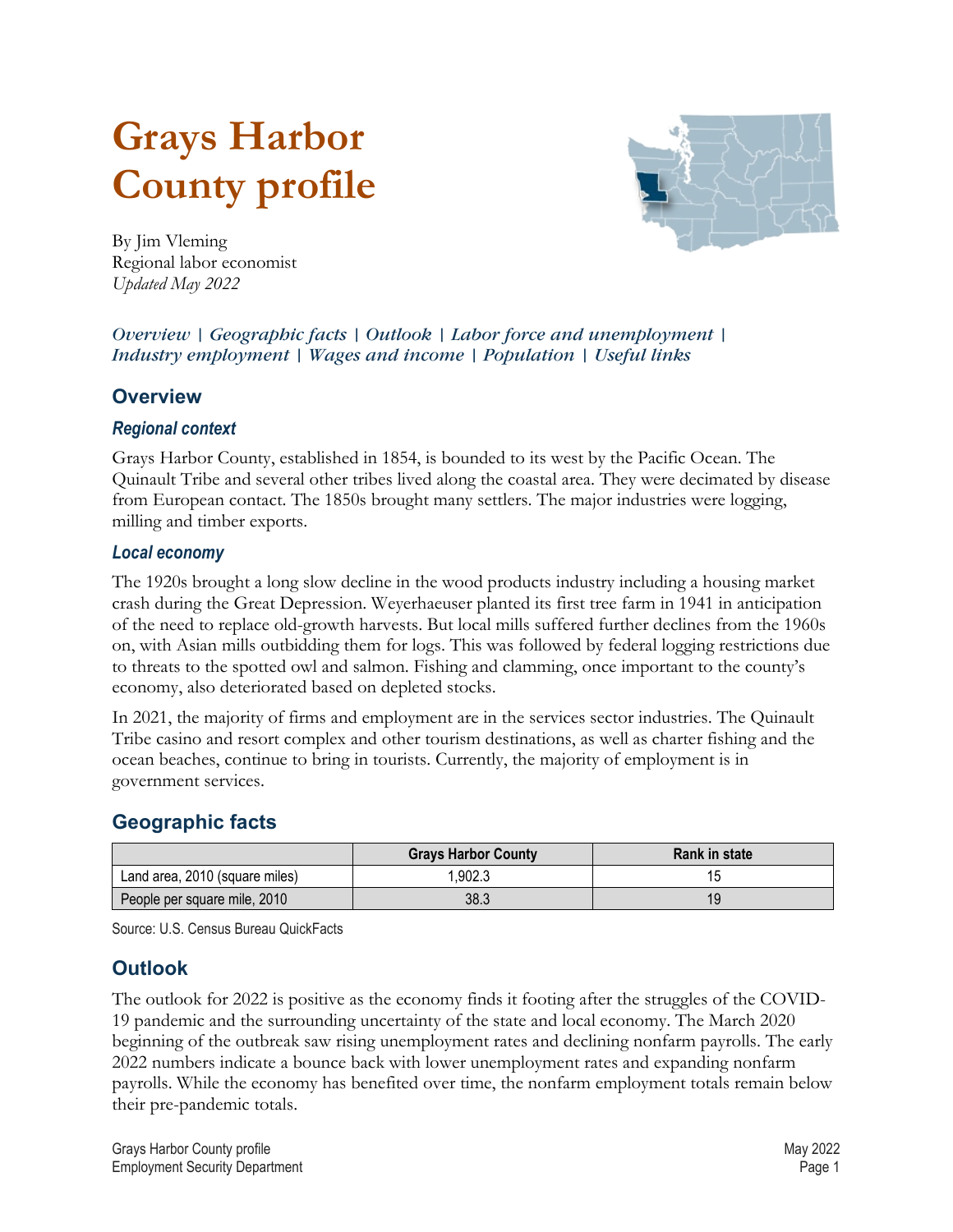The Port of Grays Harbor continues to expand its lines of business including increased log exports, a new compressed natural gas (CNG) facility, and a proposed crude oil facility. Tourism facilities are still beginning to be developed and tourism has been identified as a major player with efforts being made for impactful tourism efforts. Important tourism destinations include Westport, Ocean Shores and Seabrook. The ocean beaches of the county continue to be a refuge for those looking for pleasure and recreation and this summer will certainly bring more of the same.

## <span id="page-1-0"></span>**[Labor force and unemployment](#page-0-2)**

Current labor force (CLF) and unemployment statistics are available on the [Labor area summaries](https://esd.wa.gov/labormarketinfo/labor-area-summaries) page on ESD's labor market information website.

The average annual unemployment rate in Grays Harbor County has been on a decline year over year since 2010, when it reached 13.9 percent. In 2019, the figure was 7.2 percent. The pandemic brought a jump to 11.7% in 2020. As 2021 ended the annual rate of unemployment fell to 7.7%

Spring 2022 will continue to see lower unemployment rates heading into summer.

Source: Employment Security Department

## <span id="page-1-1"></span>**[Industry employment](#page-0-2)**

Current industry employment statistics are available on the [Labor area summaries](https://esd.wa.gov/labormarketinfo/labor-area-summaries) page on ESD's labor market information website.

Nonfarm employment declined year over year from 2007 through 2013. It started to turn around in 2014, with a modest gain in employment. The 2021 nonfarm employment averaged 22,370 jobs; an 840 job gain over 2020. Service-providing industries accounted for the majority of jobs, with state and local government being the top employer. Trade, transportation and utilities account for the next highest employment sector with education and health services in third position. The leisure and hospitality sector continues to recover from the dismal numbers posted in 2020.

Nonfarm job growth in the county has been modest, as evident from the negative growth rate between 2000 and 2021. The average annual rate of nonfarm job growth has been -0.3 percent.

For historical industry employment data, [contact an economist.](mailto:Jvleming@esd.wa.gov)

Source: Employment Security Department

#### *Industry employment by age and gender*

The Local Employment Dynamics (LED) database, a joint project of state employment departments and the U.S. Census Bureau, matches state employment data with federal administrative data. Among the products is industry employment by age and gender. All workers covered by state unemployment insurance data are included; federal workers and non-covered workers, such as the self-employed, are not. Data are presented by place of work, not place of residence.

#### *Grays Harbor County highlights:*

In 2020, the largest job holder age group in Grays Harbor County was the 55 and older age category, making up 27.2 percent of employment across all industries. The next largest share was among people aged 35 to 44 with 22.0 percent of employment.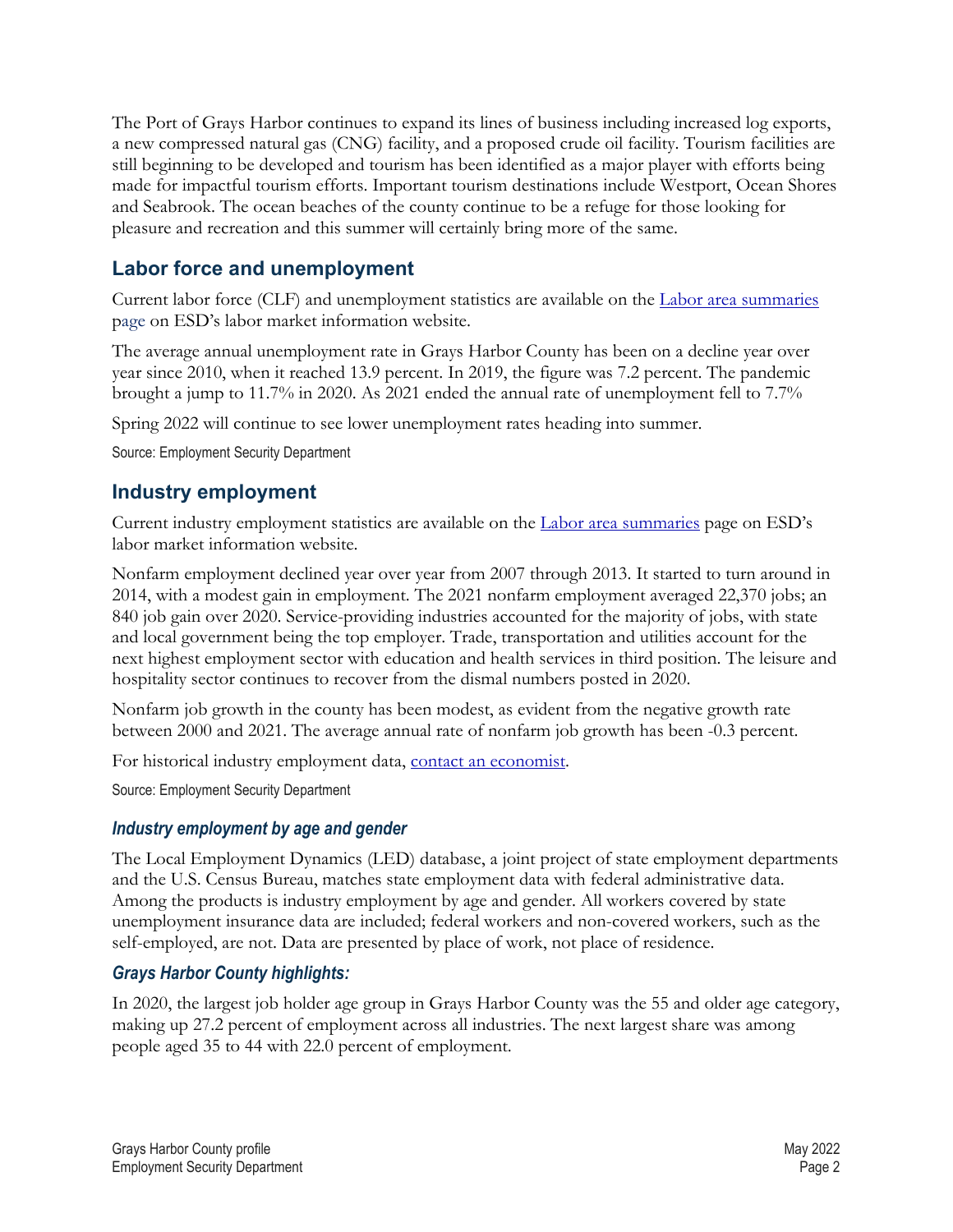- In 2020, the county's workers mirrored state patterns with workers aged 14 to 24 dominating services jobs in the county including food service, arts, entertainment and recreation and retail trade.
- Workers in the 55 year and older age category were prevalent in public administration, educational services, real estate and rental and leasing, transportation and warehousing, and management of companies.

Females made up 50.1 percent of the labor force in Grays Harbor County with males making up 49.1 percent in 2020.

- Male-dominated industries included construction (82.3 percent), manufacturing (80.2 percent), wholesale trade (76.5 percent) and transportation and warehousing (80.2 percent).
- Female-dominated industries included finance and insurance (79.8 percent), health care and social assistance (78.8 percent) and educational services (72.1 percent).

Source: The Local Employment Dynamics

## <span id="page-2-0"></span>**[Wages and income](#page-0-2)**

In 2020, there were 21,688 jobs in Grays Harbor County covered by unemployment insurance, with a total payroll of over \$1 billion.

The average annual wage in 2020 was \$46,431, well below the state's average annual wage of \$76,801. The median hourly wage in 2020 was \$22.82, below the state's median hourly wage of \$29.28.

#### *Personal income*

Personal income includes earned income, investment income and government payments such as Social Security and Veterans Benefits. Investment income includes income imputed from pension funds and from owning a home. Per capita personal income equals total personal income divided by the resident population.

In 2020, the county's per capita personal income was \$43,710, less than the state (\$67,126) and the nation (\$59,510).

According to the U.S. Census, median household income in 2020 was \$50,665 in Grays Harbor County.

In 2020, Grays Harbor County's poverty rate of 15.1 percent was higher than Washington state's rate of 9.5 percent while the national rate was 11.4 percent, according to U.S Census Bureau QuickFacts. The state and national rates are not directly comparable to the county rate because they each use different data sources.

Source: Employment Security Department; Bureau of Labor Statistics; Bureau of Economic Analysis; U.S. Census Bureau; U.S. Census Bureau, American Community Survey

# <span id="page-2-1"></span>**[Population](#page-0-2)**

Grays Harbor County's population was 76,841 in 2021, up from the 2010 Census count of 72,797.

In 2021, the largest city in Grays Harbor County was Aberdeen (17,050), followed by Hoquiam (8,785) and Ocean Shores (6,965). The fourth-largest city in the county is Montesano with a population of 4,145.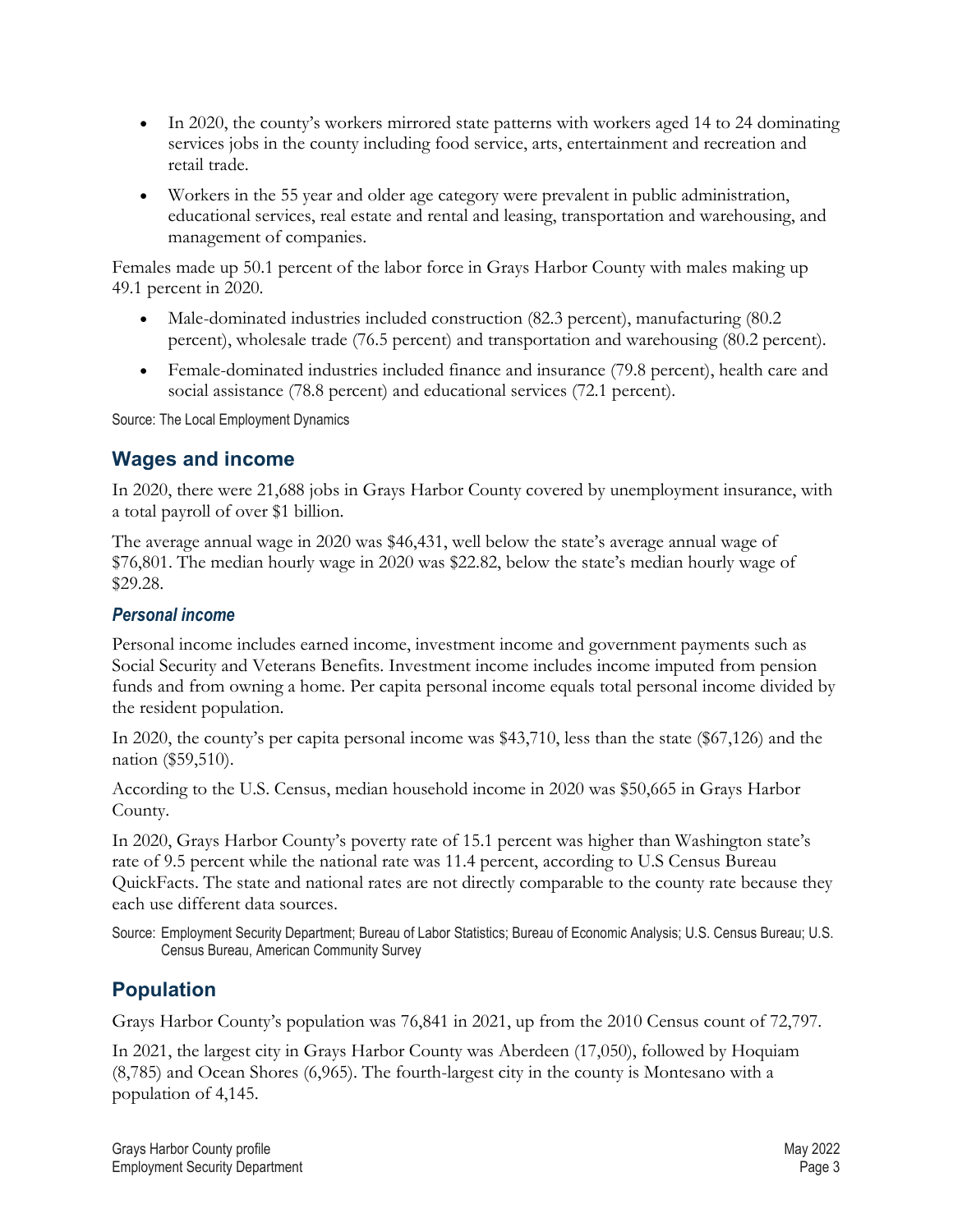#### *Population facts*

|                              | <b>Grays Harbor County</b> | <b>Washington state</b> |
|------------------------------|----------------------------|-------------------------|
| Population 2021              | 76.841                     | 7,738,692               |
| Population 2010              | 72.797                     | 6.724.540               |
| Percent change, 2010 to 2021 | 5.56                       | 15.08                   |

Source: U.S. Census Bureau QuickFacts

#### *Age, gender and ethnicity*

- People under 18 years of age made up 20.3 percent of the 2021 population.
- The group 65 years and over made up 22.3 percent of the population.
- The youngest age group, those under 5 years, made up 5.2 percent of the population in 2021.
- Females made up 48.9 percent of the county's population compared to the state at 49.9 percent in 2021.
- Grays Harbor County is less diverse than the state or nation, according to the 2021 data, as nearly 87.1 percent of the population is counted as white.
- The largest minority grouping in the county was the Hispanic or Latino, followed by the American Indian and Alaska Native category in 2021.

#### *Demographics*

|                                                | <b>Grays Harbor County</b> | <b>Washington state</b> |  |  |
|------------------------------------------------|----------------------------|-------------------------|--|--|
| Population by age, 2021                        |                            |                         |  |  |
| Under 5 years old                              | 5.2%                       | 6.0%                    |  |  |
| Under 18 years old                             | 20.3%                      | 21.8%                   |  |  |
| 65 years and older                             | 22.3%                      | 15.9%                   |  |  |
| Females, 2021                                  | 48.9%                      | 49.9%                   |  |  |
| Race/ethnicity, 2021                           |                            |                         |  |  |
| White                                          | 87.1%                      | 78.5%                   |  |  |
| <b>Black</b>                                   | 1.4%                       | 4.4%                    |  |  |
| American Indian, Alaskan Native                | 5.6%                       | 1.9%                    |  |  |
| Asian, Native Hawaiian, other Pacific Islander | 1.8%                       | 10.4%                   |  |  |
| Hispanic or Latino, any race                   | 10.3%                      | 13.0%                   |  |  |

#### *Educational attainment*

In Grays Harbor County in 2016-2020, 89.9 percent of people aged 25 or older were high school graduates, compared to 91.7 percent statewide. The number holding a bachelor's degree or higher was 16.1 percent in the county compared to the state's 36.7 percent and the nation's 32.9 percent. Source: U.S. Census Bureau QuickFacts